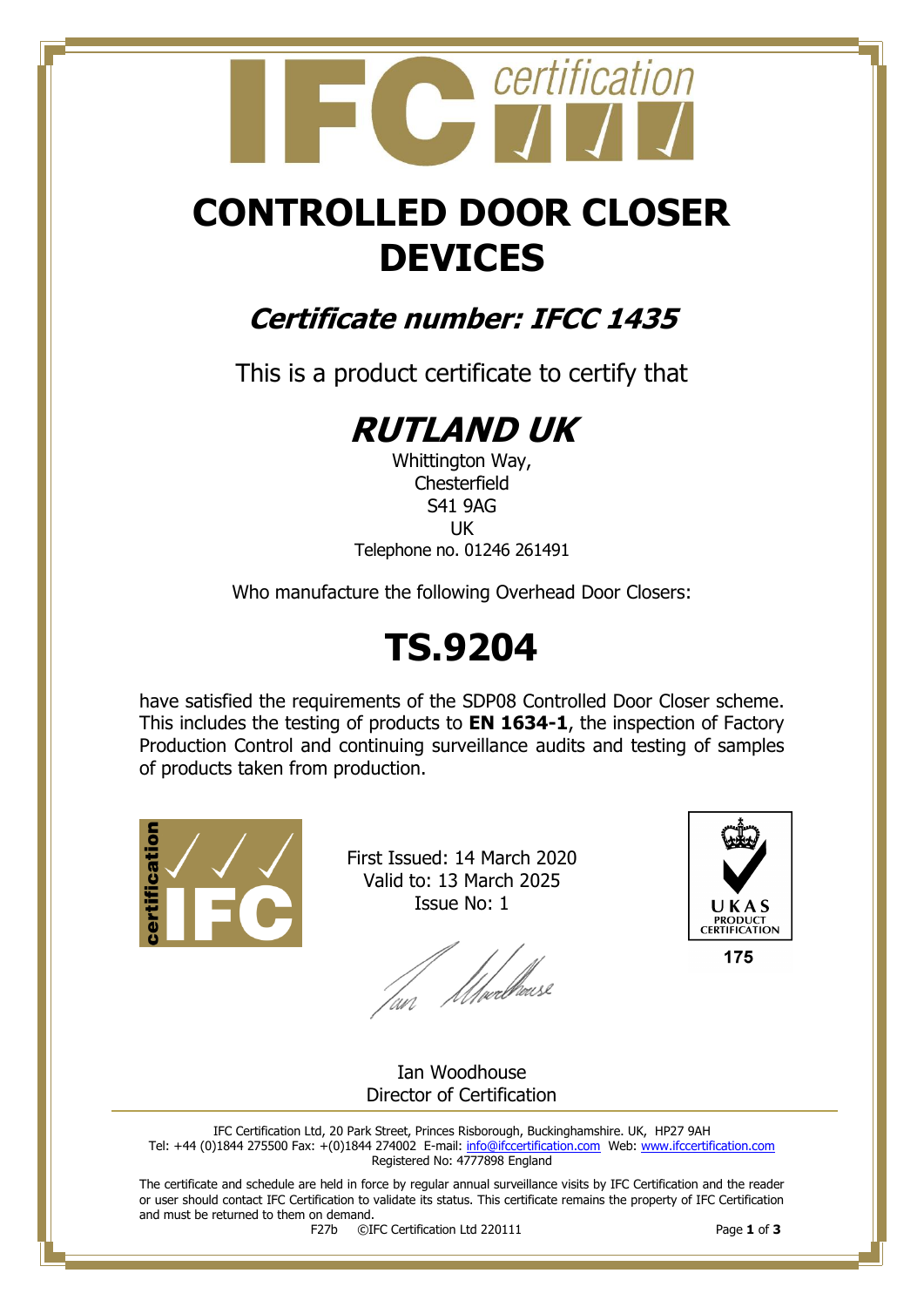certification  $\sqrt{1}$ 

#### **Rutland TS.9204 Overhead Door Closer**

Acceptable doorset types and fire resistance periods are identified in the table below: -

| <b>Approved Door Types</b> |            |           |   |            |            |            |  |
|----------------------------|------------|-----------|---|------------|------------|------------|--|
| <b>FR</b>                  | <b>IMM</b> | <b>MM</b> | π | <b>ITT</b> | <b>ITM</b> | <b>ITC</b> |  |
| <b>FD20</b>                |            | V         |   | ٦.         |            |            |  |
| <b>FD30</b>                | V          | v         |   | V          |            |            |  |
| <b>FD60</b>                | V          | ν         | v | ٦۷         | v          |            |  |
| <b>FD90</b>                | V          | ٦         | v | v          | v          |            |  |
| <b>FD120</b>               | V          | ٦         | v |            | v          |            |  |
| <b>FD240</b>               | V          |           |   |            |            |            |  |
| <b>E20</b>                 | V          | v         |   | V          |            |            |  |
| <b>EI20</b>                | ٦.         |           |   | ٦.         |            |            |  |
| <b>E30</b>                 |            | v         |   |            |            |            |  |
| <b>EI30</b>                | V          | ℩         |   | V          |            |            |  |
| <b>E60</b>                 | V          | v         |   | V          |            |            |  |
| <b>EI60</b>                | V          | ٦ν        | v | ۰.         | v          |            |  |
| <b>E90</b>                 | v          | ٦         |   |            | v          |            |  |
| <b>EI90</b>                | V          |           |   |            |            |            |  |
| E120                       | ٦          |           |   |            |            |            |  |
| <b>EI120</b>               | ٦ν         | ٦         |   |            |            |            |  |
| E240                       | V          |           |   |            |            |            |  |
| <b>EI240</b>               |            |           |   |            |            |            |  |

#### Key

-

**Type TT** - 20 minute doorsets that consist of non-metallic leaves in timber frames that do not contain intumescent materials in the frame to leaf gap.

**Type ITT** - 20 minute to 120 minute doorsets containing intumescent seals and consisting of non-metallic faced and edged leaves hung in timber frames

**Type ITM** - 20 minute to 120 minute doorsets containing intumescent seals and consisting of non-metallic faced and edged leaves hung in metal frames.

**Type ITC** - 20 minute to 120 minute doorsets containing intumescent seals and consisting of non-metallic faced and edged leaves hung in proprietary composite frames, of which the principal material is other than timber or metal but which may include any other materials.

**Type MM** - 20 minute to 240 minute doorsets that consist of metallic leaves in metallic frames that do not contain intumescent materials in the frame to leaf gap.

**Type IMM** - 20 minute to 240 minute doorsets that consist of metallic leaves in metallic frames that contain intumescent materials in the frame to leaf gap.

The certificate and schedule are held in force by regular annual surveillance visits by IFC Certification and the reader or user should contact IFC Certification to validate its status. This certificate remains the property of IFC Certification and must be returned to them on demand.<br> $F27b$   $\odot$ I